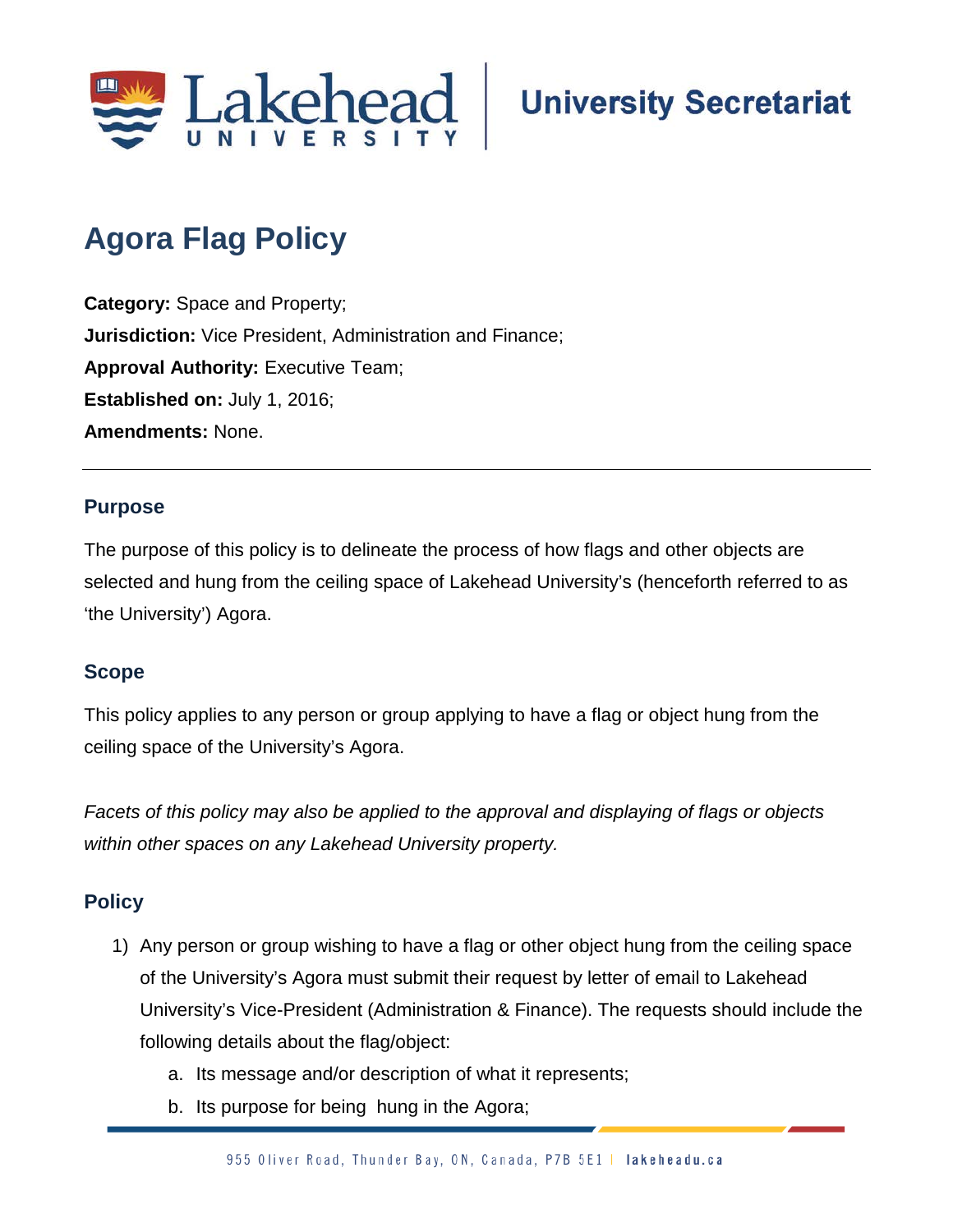- c. Its specifications-the number of objects to be hung, design, materials, means by which it can be hung from a cable, and dimensions (including total weight of object(s));
- d. Photo (whenever possible), or a design draft of item;
- e. Any request for specific location on Agora ceiling's cables; and
- f. Contact information of applicant.
- 2) Lakehead University's Vice-President (Administration & Finance), in conjunction with Conference Services, will consider all applications with final approval resting with the Vice-President (Administration & Finance) and the President.
- 3) Lakehead University's President, as well as the Vice-President (Administration & Finance), reserves the right to refuse applications.
- 4) Approved flags/objects must adhere to specifications outlined in the application form.
- 5) Failure to adhere to this policy or application form guidelines, as they pertain to the hanging of flags or other objects from the Agora's ceiling, will result in the flag or object not being approved to be hung, or being removed from the ceiling of the Agora at the applicant's, or current owner's expense.

## **Flags: Specifications**

- 1) Flags should measure 3 x 6 feet, or 0.90 x 1.80 metres, in an effort to conserve space and accommodate as many flags as possible, as well as to maintain an equity of size and recognition among all flags.
- 2) A flag shall be hung from its official 'sleeve', or 'first quarter' side the short side that would affix the flag to a rope, or pole.
- 3) Flags are to be hung facing the main entrance (i.e. Agora Circle), or inward into the Agora space, depending on location of flag.
- 4) The following five flags shall be hung in perpetuity on the first cable from the main entrance/Agora Circle: The flags of Lakehead University (centre flag), Canada (to the left of Lakehead's flag, as viewed from the main entrance), Ontario (to the right of Lakehead flag), the City of Thunder Bay (to the left of Canada flag), the City of Orillia (to the right of Ontario flag).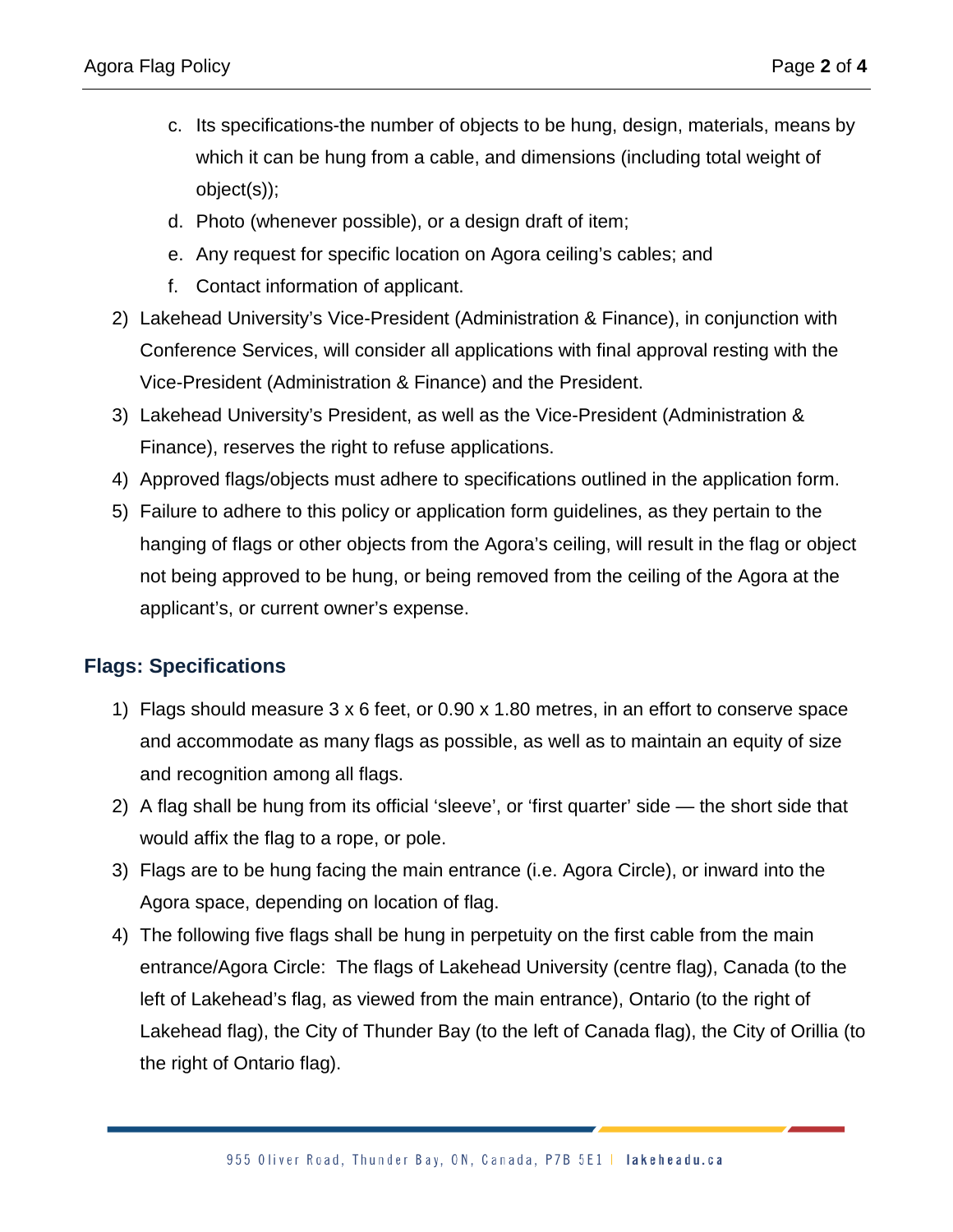- 5) The following flags shall be hung in perpetuity on the second cable facing the main entrance/Agora Circle: The flags of the Fort William First Nation, and the Rama First Nation.
- 6) Physical Plant staff will determine any safety/installation concerns and will oversee installation of all approved flags.
- 7) All costs associated with the hanging of a flag shall be incurred by the person/group applying to have the flag/object hung, or by whomever the Vice-President (Administration & Finance) determines on a case-by-case basis.
- 8) Flags gifted to the University, with the intention of having them hung from the Agora ceiling, shall be considered by the same process as a person/group applying to have a flag hung.
- 9) With exception to those listed in points #4 and #5, flags/objects will remain hung in the Agora for a period of up to 5 years.
- 10)The financial responsibility of maintaining flags in excellent condition is that of the flag applicant/owner. Flags should be replaced at the applicant's/owner's expense every 5 years (or when the flag shows signs of degradation).

# **Objects: Specifications**

- 1) The dimensions and weight of objects to be hung from the ceiling of the Agora must be determined and considered before approval to be hung is granted.
- 2) The Vice-President (Administration & Finance) will determine the feasibility and cost of hanging objects. No object may be suspended from the ceiling if it cannot be installed or left suspended from the cables, safely.
- 3) Physical Plant staff will determine any safety/installation concerns and will oversee installation of all approved objects.
- 4) All costs associated with hanging an object shall be incurred by the person/group applying to have the object hung, or by whomever the Vice-President (Administration & Finance) determines on a case-by-case basis.
- 5) Objects gifted to the University with the intention of hanging them from the Agora ceiling shall be considered by the same process as a person/group applying to have an object hung.